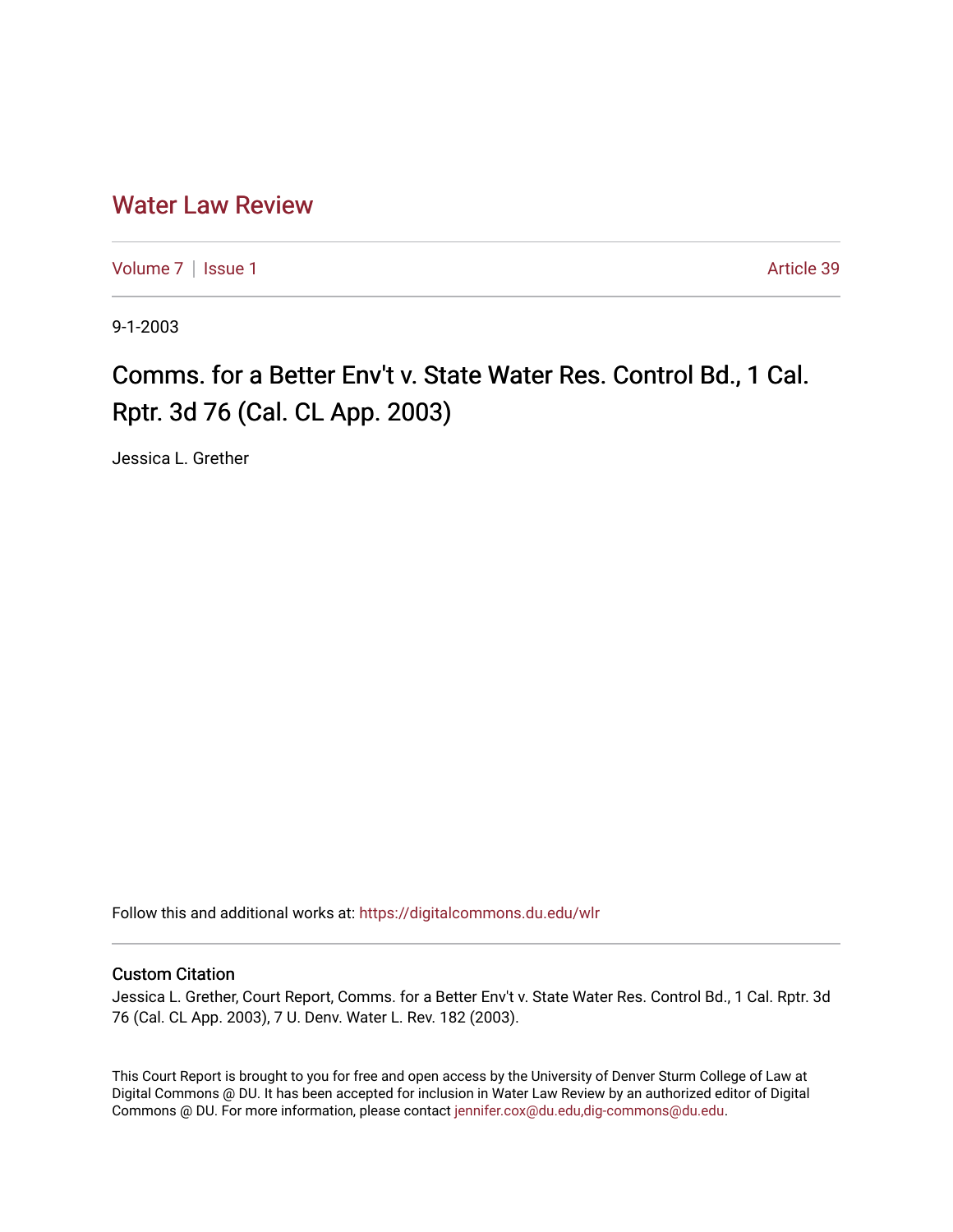**Comms. for a Better Env't v. State Water Res. Control Bd., 1 Cal. Rptr. 3d 76 (Cal. CL App. 2003)** (holding water quality based effluent limit for dioxin discharges need not be numeric in all cases, and need not be numeric in present case where three administrative agencies properly approved the non-numeric limitation as a valid means of pollution control).

Tesoro Refining and Marketing Company ("Tesoro") operated the Golden Eagle Refinery ("Refinery") on the shores of the Suisun Bay near Avon, California to produce gasoline and diesel fuel. With a National Pollutant Discharge Elimination System ("NPDES") permit from the Regional Water Quality Control Board of San Francisco ("Regional Board") the Refinery was able to discharge regulated amounts of dioxins into Suisun Bay. Dioxins are dangerous and toxic compounds, which are unavoidable byproducts of combustion and the use of some chlorinated chemical compounds. This case revolved around the Regional Board's June 2000 amendment to the Refinery's permit, which eliminated the previous "water quality based effluent limit" ("WQBEL") of 0.14 picograms per liter (" $pg/L$ ") because it was no longer appropriate for the Refinery. The Regional Board noted numerous reasons for this conclusion, such as the need for a "region wide cross media assessment of the dioxin problem," the Refinery's reduction in dioxin discharge, and the fact that complying with a numeric WQBEL would place a heavy economic burden on the Refinery. The amended permit replaced the numeric limitation with a performance-based interim effluent limitation based on facility performance and the actual concentrations of dioxins in the Refinery's discharge. It also contained numerous provisions for monitoring compliance.

Two organizations, Communities for a Better Environment ("CBE") and San Francisco BayKeeper, challenged the amendment on grounds that it neglected to establish the requisite numeric WQBEL for the Refinery's dioxin discharges. The Regional Board reviewed the matter on administrative appeal but decided to reissue the amended permit. The State Water Resources Control Board ('State Board") upheld that decision. CBE then appealed to the Superior Court of the City and County of San Francisco with a petition for writ of mandate asserting the 2000 permit's omission of a WQBEL for dioxins violated the Clean Water Act ("CWA"). The superior court granted the petition, acknowledging the 2000 Amendment violated the CWA by omitting the necessary numeric WQBEL. Furthermore, the superior court held performance-based limitations were not sufficient for a WQBEL. Tesoro appealed and brought this case before the California Court of Appeals, presenting two central issues: (1) whether a WQBEL must be numeric; and (2) whether the permit at issue contained any WQBEL, numeric or otherwise.

On the first matter, the court applied the EPA regulation that established the limitation system for NPDES permits in compliance